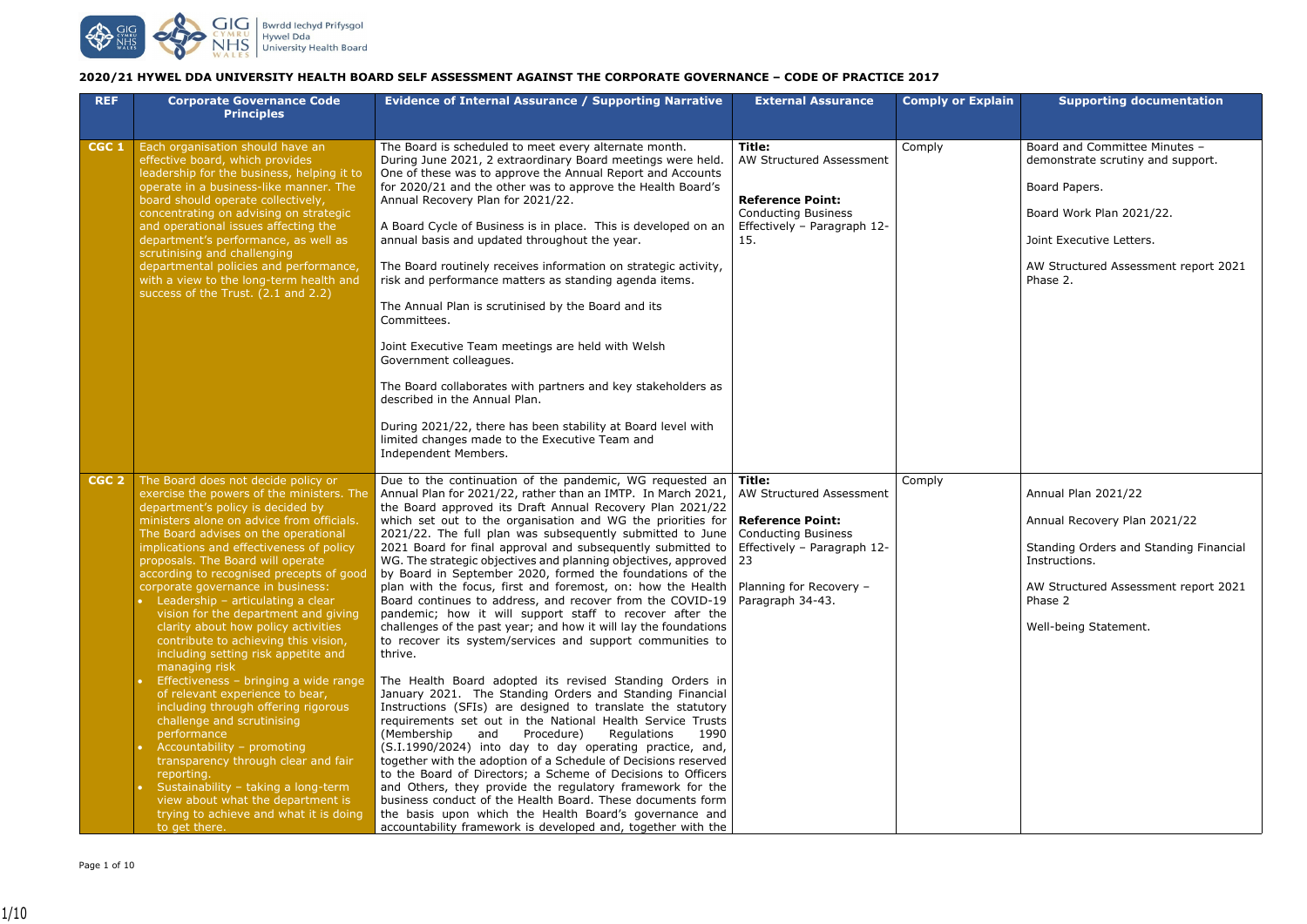

| <b>REF</b>       | <b>Corporate Governance Code</b><br><b>Principles</b>                                                                                                                                                                                                                                                                           | <b>Evidence of Internal Assurance / Supporting Narrative</b>                                                                                                                                                                                                                                                                                                                                                                                                                                                                                                                                                                                                                                                                                                                          | <b>External Assurance</b>                                                                                                                | <b>Comply or Explain</b> | <b>Supporting documentation</b>                                                                                                                              |
|------------------|---------------------------------------------------------------------------------------------------------------------------------------------------------------------------------------------------------------------------------------------------------------------------------------------------------------------------------|---------------------------------------------------------------------------------------------------------------------------------------------------------------------------------------------------------------------------------------------------------------------------------------------------------------------------------------------------------------------------------------------------------------------------------------------------------------------------------------------------------------------------------------------------------------------------------------------------------------------------------------------------------------------------------------------------------------------------------------------------------------------------------------|------------------------------------------------------------------------------------------------------------------------------------------|--------------------------|--------------------------------------------------------------------------------------------------------------------------------------------------------------|
|                  | (2.3)                                                                                                                                                                                                                                                                                                                           | adoption of its Values and Behaviour Framework and Standards<br>of Behaviour framework, is designed to ensure the<br>achievement of the standards of good governance set for the<br>NHS in Wales.                                                                                                                                                                                                                                                                                                                                                                                                                                                                                                                                                                                     |                                                                                                                                          |                          |                                                                                                                                                              |
|                  |                                                                                                                                                                                                                                                                                                                                 | The Annual Plan outlines how the Health Board engages and<br>ensures that it considers the principles of citizen engagement,<br>the Wellbeing of Future Generations Act and also the Health<br>Boards Wellbeing Statement.                                                                                                                                                                                                                                                                                                                                                                                                                                                                                                                                                            |                                                                                                                                          |                          |                                                                                                                                                              |
| CGC <sub>4</sub> | The Board should meet on at least a<br>quarterly basis; however, best practice is<br>that boards should meet more<br>frequently.<br>The Board advises on five main areas:<br>• Strategic Clarity<br><b>Commercial Sense</b><br><b>Talented People</b><br><b>Results focus</b><br>• Management information<br>$(2.4$ and $3.10)$ | The Board meets every alternate month. During June 2021,<br>2 extraordinary Board meetings were held. One of these was<br>to approve the Annual Report and Accounts for 2020/21 and<br>the other was to approve the Health Board's Annual Recovery<br>Plan for 2021/22.<br>There is a Board Cycle of Business in place, developed on an<br>annual basis and updated throughout the year.<br>Board agendas are divided into Good Governance, Quality and<br>Safety, Delivering on our Purpose, Delivering our Recovery<br>Plan 2021/22, Assurance and Working in Partnership.<br>The Board routinely receives information on strategic activity,<br>improving patient experience, risk and performance, financial<br>activity, workforce planning matters as standing agenda<br>items. | <b>Title:</b><br>AW Structured Assessment<br><b>Reference Point:</b><br><b>Conducting Business</b><br>Effectively - Paragraph 12-<br>23. | Comply                   | Standing Orders and Standing Finar<br>Instructions.<br>AW Structured Assessment report 2<br>Phase 2                                                          |
| CGC <sub>5</sub> | The Board also supports the accounting<br>officer in the discharge of obligations set<br>out in Managing Public Money1 for the<br>proper conduct of business and<br>maintenance of ethical standards.<br>(2.7)                                                                                                                  | The Board approves the Accountability Report on an annual<br>basis which includes the Statement by the Accountable Officer<br>assuring the Board on the System of Internal Control.                                                                                                                                                                                                                                                                                                                                                                                                                                                                                                                                                                                                   | Title:<br>AW Structured Assessment<br><b>Reference Point:</b><br><b>Conducting Business</b><br>Effectively - Paragraph 12-<br>23.        | Comply                   | Annual Accountability Report<br>Board papers<br>AW Structured Assessment report 2<br>Phase 2                                                                 |
| CGC <sub>6</sub> | Where Board members have concerns,<br>which cannot be resolved, about the<br>running of the department or a proposed<br>action, they should ensure that their<br>concerns are recorded in the minutes.<br>(2.12)                                                                                                                | Any concerns raised at Board and Committee meetings will be<br>formally recorded in the minutes.<br>The role of the Board Secretary is to be responsible for ensuring<br>these matters are effectively managed, recorded and resolved<br>where possible.                                                                                                                                                                                                                                                                                                                                                                                                                                                                                                                              | Title:<br>AW Structured Assessment<br><b>Reference Point:</b><br><b>Conducting Business</b><br>Effectively - Paragraph 12-<br>23.        | Comply                   | Role of the Board Secretary<br>AW Structured Assessment report 2<br>Phase 2<br>Board and Committee Minutes -<br>available on the Health Board Inter<br>site. |
| CGC <sub>7</sub> | The Board should have a balance of skills<br>and experience appropriate to fulfilling<br>its responsibilities. The membership of<br>the board should be balanced, diverse<br>and manageable in size.<br>$(3.1, 3.11, 3.12 \text{ and } 3.13)$                                                                                   | Constitution is set out in the Organisation's Establishment<br>Orders and the Health Board abides by this composition.<br>Standing Orders also capture the composition of the Board.<br>Executive Director skill mix is considered prior to recruitment<br>to align with organisational objectives and required Executive   29.<br>Portfolios, and this is considered prior to new appointments.<br>Recruitment process includes internal and external stakeholder<br>panels.                                                                                                                                                                                                                                                                                                         | Title:<br>AW Structured Assessment<br><b>Reference Point:</b><br><b>Conducting Business</b><br>Effectively - Paragraph 12-               | Comply                   | <b>Establishment Orders</b><br><b>Standing Orders</b><br>AW Structured Assessment report 2<br>Phase 2                                                        |

| <b>Comply or Explain</b> | <b>Supporting documentation</b>                                                  |
|--------------------------|----------------------------------------------------------------------------------|
|                          |                                                                                  |
| Comply                   | Standing Orders and Standing Financial<br>Instructions.                          |
|                          | AW Structured Assessment report 2021<br>Phase 2                                  |
| Comply                   | Annual Accountability Report                                                     |
|                          | Board papers<br>AW Structured Assessment report 2021<br>Phase 2                  |
| Comply                   | Role of the Board Secretary                                                      |
|                          | AW Structured Assessment report 2021<br>Phase 2                                  |
|                          | Board and Committee Minutes -<br>available on the Health Board Internet<br>site. |
| Comply                   | <b>Establishment Orders</b>                                                      |
|                          | <b>Standing Orders</b>                                                           |
|                          | AW Structured Assessment report 2021<br>Phase 2                                  |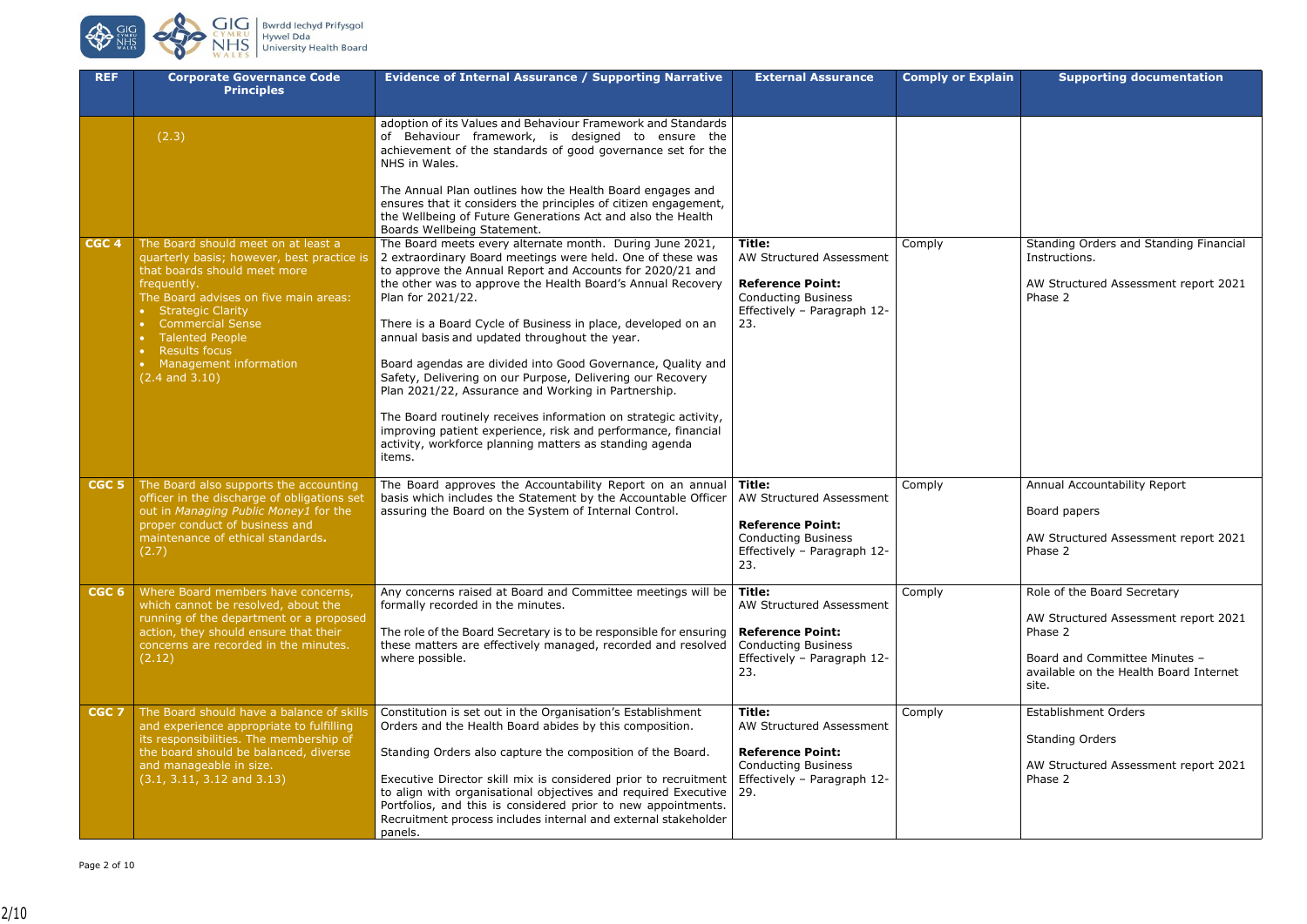| <b>Comply or Explain</b> | <b>Supporting documentation</b>                                                       |
|--------------------------|---------------------------------------------------------------------------------------|
|                          |                                                                                       |
|                          |                                                                                       |
| Comply                   | <b>Establishment Orders</b><br><b>Standing Orders</b>                                 |
| Comply                   | Recruitment and appointment<br>documentation for the Executive Director<br>of Finance |
| Comply                   | AW Structured Assessment report 2021<br>Phase 1<br><b>Standing Orders</b>             |
| Comply                   | AW Structured Assessment report 2021<br>Phase 2.                                      |
|                          | Committee Terms of Reference and<br><b>Operating Arrangements</b>                     |
|                          | Board and Committee Cycles of<br>Business.                                            |
|                          | Standing Orders and Scheme of<br>delegation                                           |
|                          | Interactive Scheme of Delegation for<br><b>Officers</b>                               |



| <b>REF</b>                    | <b>Corporate Governance Code</b><br><b>Principles</b>                                                                                                | <b>Evidence of Internal Assurance / Supporting Narrative</b>                                                                                                                                                                                                                                                                                                                                                                                                                                                                                                                                                                                                                                | <b>External Assurance</b>                                                                                                        | <b>Comply or Explain</b> | <b>Supporting documentation</b>                                                                                                                                                                                                                                    |
|-------------------------------|------------------------------------------------------------------------------------------------------------------------------------------------------|---------------------------------------------------------------------------------------------------------------------------------------------------------------------------------------------------------------------------------------------------------------------------------------------------------------------------------------------------------------------------------------------------------------------------------------------------------------------------------------------------------------------------------------------------------------------------------------------------------------------------------------------------------------------------------------------|----------------------------------------------------------------------------------------------------------------------------------|--------------------------|--------------------------------------------------------------------------------------------------------------------------------------------------------------------------------------------------------------------------------------------------------------------|
|                               |                                                                                                                                                      | The Independent Member (IM) roles are appointed in areas of<br>expertise to ensure appropriate skill mix. Gaps between<br>outgoing and incoming independent members have been<br>minimal, with no implications on attendance or continuity at<br>Board and committee meetings.<br>Public Bodies Unit support the process - set criteria within an<br>IM Role. Maximum of 2 tenures of up to 8 years.<br>IM membership on Board Committees is rotated at appropriate<br>times to ensure there is a mix and balance of experience across<br>all meetings.                                                                                                                                     |                                                                                                                                  |                          |                                                                                                                                                                                                                                                                    |
| CGC 8                         | The roles and responsibilities of all board<br>members should be defined clearly in the<br>department's board operating<br>framework.<br>(3.2)       | Constitution is set out in the Organisation's Establishment<br>Orders and the Health Board abides by this composition.<br>Standing Orders also outline the composition of the Board.                                                                                                                                                                                                                                                                                                                                                                                                                                                                                                        |                                                                                                                                  | Comply                   | <b>Establishment Orders</b><br><b>Standing Orders</b>                                                                                                                                                                                                              |
| CGC <sub>9</sub>              | The Finance Director should be<br>professionally qualified.<br>(3.3)                                                                                 | Executive Director of Finance is professionally qualified.                                                                                                                                                                                                                                                                                                                                                                                                                                                                                                                                                                                                                                  | N/A                                                                                                                              | Comply                   | Recruitment and appointment<br>documentation for the Executive Di<br>of Finance                                                                                                                                                                                    |
| <b>CGC</b><br>10 <sub>1</sub> | Independent Members will exercise their<br>role through influence and advice,<br>supporting as well as challenging the<br>executive.<br>(3.5)        | Annual Committee Self-Assessment process addresses the<br>effectiveness of how Committees operate and conduct<br>meetings, allowing debate and constructive challenge.<br>Meeting principles adopted that support this constructive<br>challenge.<br>The WG IM training captures effective challenge and scrutiny<br>role on the Board. There is also a local induction programme<br>in place to advise Board Members on to discharge their role.<br>Standing Orders outline the role of the Board Members.<br>A meeting of the committee chairs has been established<br>which is a forum to triangulate information from the<br>Committees which also enables IMs to influence and advise. | Title:<br>AW Structured Assessment<br><b>Reference Point:</b><br><b>Conducting Business</b><br>Effectively - Paragraph 12-<br>28 | Comply                   | AW Structured Assessment report 2<br>Phase 1<br><b>Standing Orders</b>                                                                                                                                                                                             |
| <b>CGC</b><br>11 <sub>1</sub> | The board should agree and document in<br>its board operating framework a de<br>minimis threshold and mechanism for<br>delivery of policy proposals. | Standing Orders detail how the Board regulates its<br>proceedings and business.<br>board advice on the operation and There is a Board Cycle of Business in place developed on an<br>annual basis and updated throughout the year.<br>The Terms of Reference Operating Arrangements for the<br>Board Committees articulate their remit and the information<br>that should be received. Committee Workplans are in place<br>and updated throughout the year to support the flow of<br>information through the Board Committees.<br>The Scheme of Delegation outlines the information that<br>should flow through to Board and its Committees as<br>appropriate.                               | Title:<br>AW Structured Assessment<br><b>Reference Point:</b><br><b>Conducting Business</b><br>Effectively - Paragraph 12-<br>28 | Comply                   | AW Structured Assessment report 2<br>Phase 2.<br>Committee Terms of Reference and<br><b>Operating Arrangements</b><br>Board and Committee Cycles of<br>Business.<br>Standing Orders and Scheme of<br>delegation<br>Interactive Scheme of Delegation fo<br>Officers |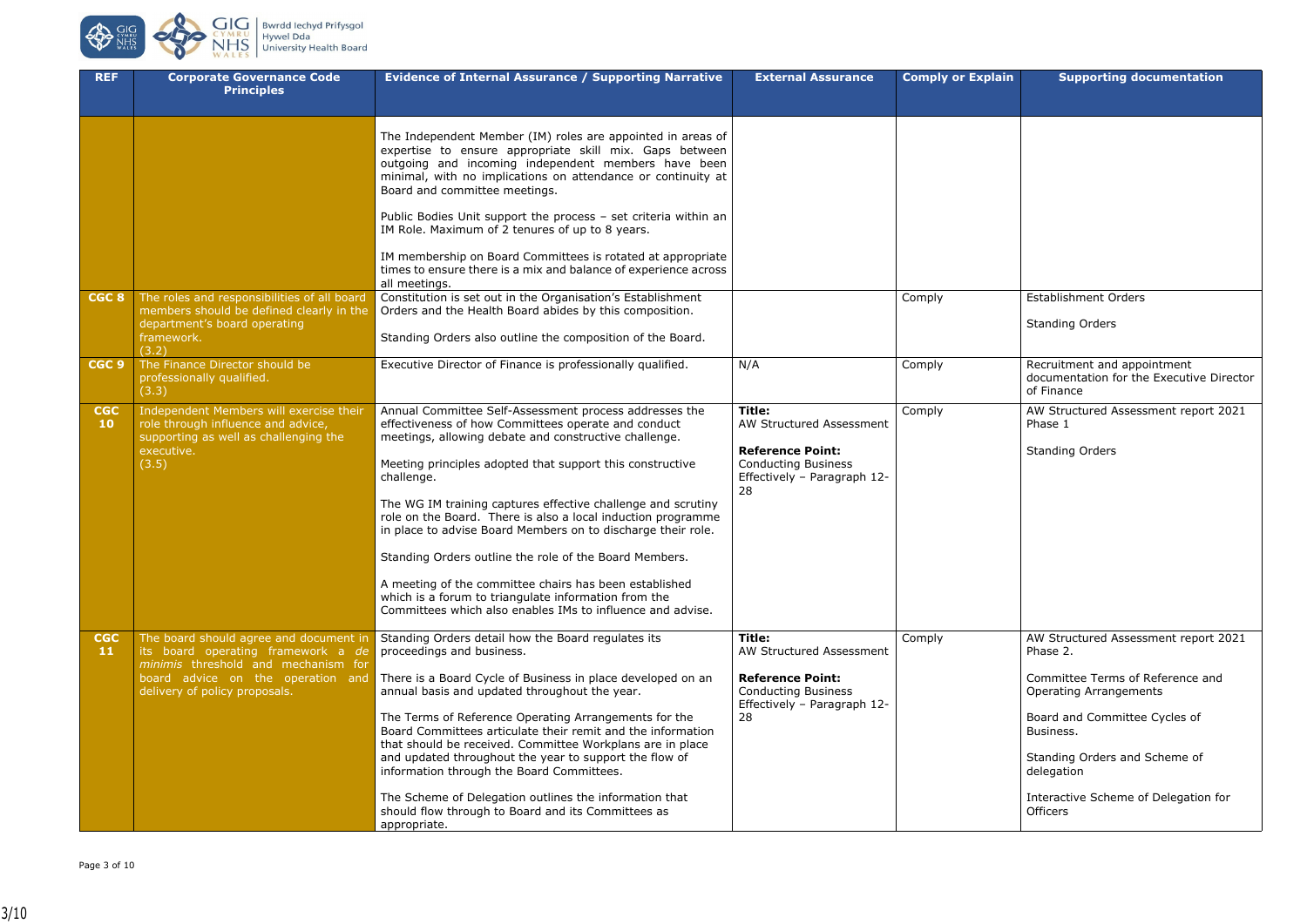**CONS** CIC



| <b>REF</b>                     | <b>Corporate Governance Code</b><br><b>Principles</b>                                                                                                                                                                                                                                                                                                                                                                                                                                                                                                                                                                                                                                                                                                                                                                                                                                                                                                                                                                                                                              | <b>Evidence of Internal Assurance / Supporting Narrative</b>                                                                                                                                                                                                                                                                                                                                                                                                                                                                                                                                                                                                                                                                                                                                                                                                                                                                                                                                                                                                                                                                                                                                                                                                                                                                                                                                                                                                                                                                                                                                                                                                                                                                                                                                                                                                                                                                                                                                                                                                                                                                                                                                                                                                                                                 | <b>External Assurance</b>                                                                                                        | <b>Comply or Explain</b> | <b>Supporting documentation</b>                                                                                                                                                                                                                                                                                                                                                                                                          |
|--------------------------------|------------------------------------------------------------------------------------------------------------------------------------------------------------------------------------------------------------------------------------------------------------------------------------------------------------------------------------------------------------------------------------------------------------------------------------------------------------------------------------------------------------------------------------------------------------------------------------------------------------------------------------------------------------------------------------------------------------------------------------------------------------------------------------------------------------------------------------------------------------------------------------------------------------------------------------------------------------------------------------------------------------------------------------------------------------------------------------|--------------------------------------------------------------------------------------------------------------------------------------------------------------------------------------------------------------------------------------------------------------------------------------------------------------------------------------------------------------------------------------------------------------------------------------------------------------------------------------------------------------------------------------------------------------------------------------------------------------------------------------------------------------------------------------------------------------------------------------------------------------------------------------------------------------------------------------------------------------------------------------------------------------------------------------------------------------------------------------------------------------------------------------------------------------------------------------------------------------------------------------------------------------------------------------------------------------------------------------------------------------------------------------------------------------------------------------------------------------------------------------------------------------------------------------------------------------------------------------------------------------------------------------------------------------------------------------------------------------------------------------------------------------------------------------------------------------------------------------------------------------------------------------------------------------------------------------------------------------------------------------------------------------------------------------------------------------------------------------------------------------------------------------------------------------------------------------------------------------------------------------------------------------------------------------------------------------------------------------------------------------------------------------------------------------|----------------------------------------------------------------------------------------------------------------------------------|--------------------------|------------------------------------------------------------------------------------------------------------------------------------------------------------------------------------------------------------------------------------------------------------------------------------------------------------------------------------------------------------------------------------------------------------------------------------------|
|                                |                                                                                                                                                                                                                                                                                                                                                                                                                                                                                                                                                                                                                                                                                                                                                                                                                                                                                                                                                                                                                                                                                    | Interactive Scheme of Delegation for Officers details 'top<br>level' delegations and responsibilities within the Health Board.                                                                                                                                                                                                                                                                                                                                                                                                                                                                                                                                                                                                                                                                                                                                                                                                                                                                                                                                                                                                                                                                                                                                                                                                                                                                                                                                                                                                                                                                                                                                                                                                                                                                                                                                                                                                                                                                                                                                                                                                                                                                                                                                                                               |                                                                                                                                  |                          |                                                                                                                                                                                                                                                                                                                                                                                                                                          |
| <b>CGC</b><br>12<br><b>CGC</b> | <b>Board</b><br>should<br>that<br>The<br>ensure<br>arrangements are in place to enable it to<br>discharge its responsibilities effectively,<br>including:<br>1. formal procedures for the<br>appointment of new board members,<br>tenure and succession planning for<br>both board members and senior<br>officials<br>allowing sufficient time for the board<br>to discharge its collective<br>responsibilities effectively<br>induction on joining the board,<br>supplemented by regular updates to<br>keep board members' skills and<br>knowledge up-to-date<br>timely provision of information in a<br>form and of a quality that enables<br>the board to discharge its duties<br>effectively<br>5. a mechanism for learning from past<br>successes and failures within the<br>departmental family and relevant<br>external organisations<br>6. a formal and rigorous annual<br>evaluation of the board's<br>performance and that of its<br>committees, and of individual board<br>members<br>a dedicated secretariat with<br>appropriate skills and experience<br>(4.1)<br>The | IMs Terms of Office are monitored by the Board Secretary to<br>ensure succession planning is timely and managed in<br>conjunction with the Public Bodies Unit in WG.<br>Agenda planning is managed by the Board Secretary in<br>conjunction with the Chair and CEO to ensure adequate time<br>is spent on the appropriate matters at Board meetings.<br>The Health Board has a robust induction programme for<br>Independent Members. This programme consists of the<br>following areas to ensure that a robust and supportive<br>induction plan is in place for all new Board appointments:<br>- Attendance at the Mandatory Welsh Government Induction<br>Training.<br>- Provision of a detailed induction pack/manual which<br>includes information about the role of each Board Committee,<br>their role as a Trustee as well an Independent Member<br>- Core Induction Programme - planned within the first<br>month, three months and six months. This includes meeting<br>with Executive Directors, Directors and site visits<br>- A mentoring / shadow arrangement with an<br>existing/experienced Independent Member.<br>- To further support IMs ongoing development, the Chair<br>undertakes regular and robust Personal Appraisal and<br>Development reviews in accordance with WG guidance.<br>- The Health Board has a schedule of Board Development<br>Sessions throughout the year to discuss topical issues.<br>Committee Terms of Reference direct that agenda and papers<br>are circulated to members at least 7 days prior to meeting.<br>The Standard Operating Procedure for the Management of<br>Board and Committees provides guidance in relation to Board<br>and Committee arrangements and management of papers.<br>Report templates are continually reviewed to ensure they<br>support effective reports being received at the Board.<br>Dedicated Committee Services Officers support the Board and<br>Committee business to ensure high quality and consistency of<br>papers.<br>Annual Board effectiveness assessment and annual<br>Committee Self-Assessment of Effectiveness process ensures<br>Board and Committees remains fit-for-purpose and identifies<br>areas of improvement.<br>terms of reference for the Remuneration and Terms of Service (RTSC) Committee Terms | Title:<br>AW Structured Assessment<br><b>Reference Point:</b><br><b>Conducting Business</b><br>Effectively - Paragraph 12-<br>28 | Comply<br>Comply         | AW Structured Assessment report 2021<br>Phase 2<br>Terms of Reference and Operating<br>Arrangements<br>Board and Committee Cycles of Business<br>Standing Orders and Scheme of<br>delegation<br><b>Committee Terms of Reference</b><br>Standing Operating Procedure for the<br>Management of Board and Committees<br>Board Effectiveness Assessment<br><b>Committee Self-Assessment Reports</b><br>RTSC Terms of Reference and Operating |
| 13                             | nominations committee will include at of Reference.                                                                                                                                                                                                                                                                                                                                                                                                                                                                                                                                                                                                                                                                                                                                                                                                                                                                                                                                                                                                                                |                                                                                                                                                                                                                                                                                                                                                                                                                                                                                                                                                                                                                                                                                                                                                                                                                                                                                                                                                                                                                                                                                                                                                                                                                                                                                                                                                                                                                                                                                                                                                                                                                                                                                                                                                                                                                                                                                                                                                                                                                                                                                                                                                                                                                                                                                                              |                                                                                                                                  |                          | Arrangements.                                                                                                                                                                                                                                                                                                                                                                                                                            |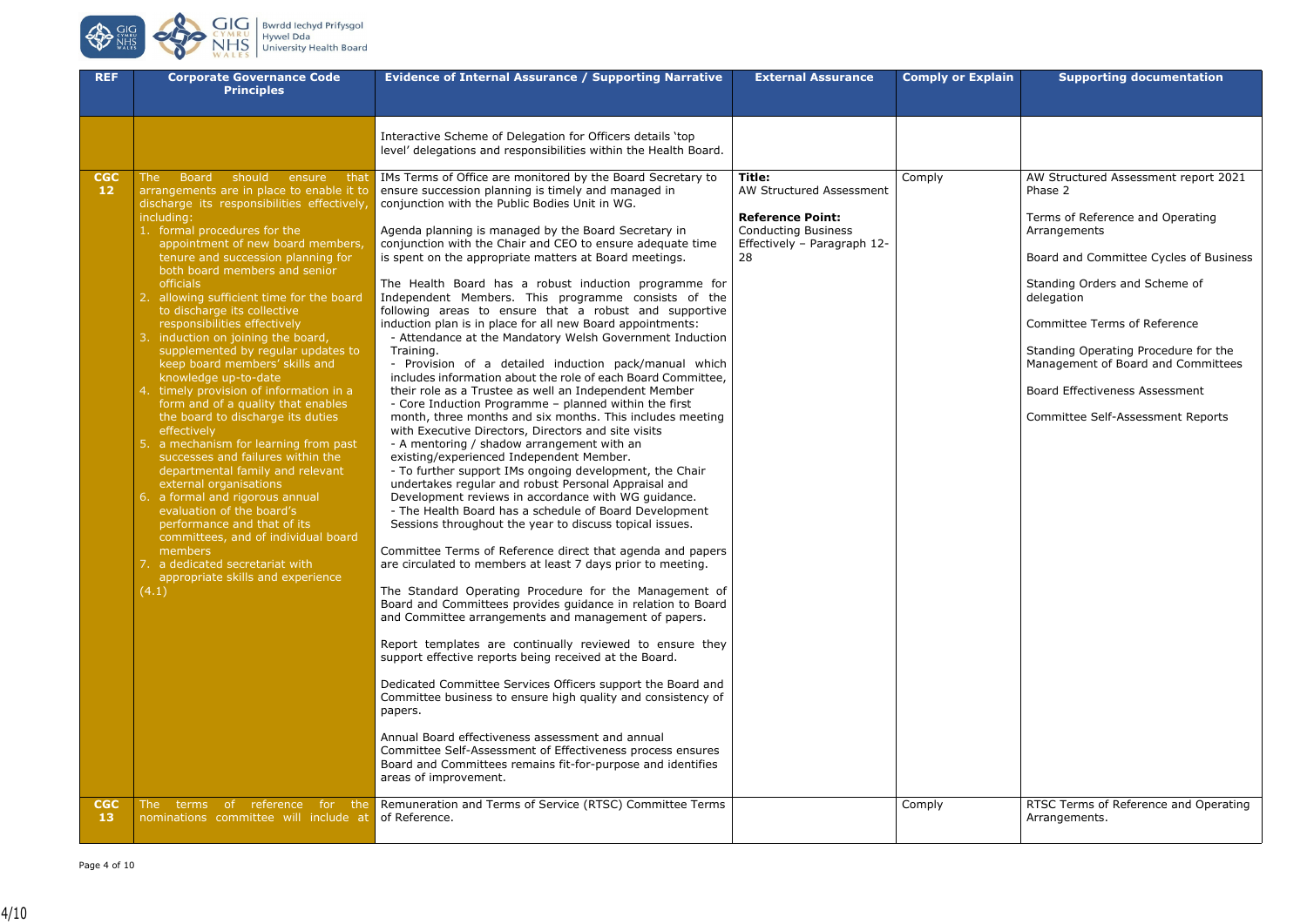

| <b>REF</b>      | <b>Corporate Governance Code</b>                                                     | <b>Evidence of Internal Assurance / Supporting Narrative</b>                                                                     | <b>External Assurance</b>                             | <b>Comply or Explain</b> | <b>Supporting documentation</b>        |
|-----------------|--------------------------------------------------------------------------------------|----------------------------------------------------------------------------------------------------------------------------------|-------------------------------------------------------|--------------------------|----------------------------------------|
|                 | <b>Principles</b>                                                                    |                                                                                                                                  |                                                       |                          |                                        |
|                 | following three central<br>least the                                                 |                                                                                                                                  |                                                       |                          | Board and Committee Cycles of Business |
|                 | elements:                                                                            |                                                                                                                                  |                                                       |                          |                                        |
|                 | • scrutinising systems for identifying                                               |                                                                                                                                  |                                                       |                          | Standing Orders and Scheme of          |
|                 | and developing leadership and high<br>potential                                      |                                                                                                                                  |                                                       |                          | delegation                             |
|                 | scrutinising plans for orderly                                                       |                                                                                                                                  |                                                       |                          |                                        |
|                 | succession of appointments to the                                                    |                                                                                                                                  |                                                       |                          |                                        |
|                 | board and of senior management, in<br>order to maintain an appropriate               |                                                                                                                                  |                                                       |                          |                                        |
|                 | balance of skills and experience                                                     |                                                                                                                                  |                                                       |                          |                                        |
|                 | scrutinising incentives and rewards for                                              |                                                                                                                                  |                                                       |                          |                                        |
|                 | executive board members and senior<br>officials, and advising on the extent to       |                                                                                                                                  |                                                       |                          |                                        |
|                 | which these arrangements are                                                         |                                                                                                                                  |                                                       |                          |                                        |
|                 | effective at improving performance                                                   |                                                                                                                                  |                                                       |                          |                                        |
| <b>CGC</b>      | (4.5)<br>The attendance record of individual board                                   | Board Members attendance record for Board and Committees                                                                         |                                                       | Comply                   | Accountability Report                  |
| 14              | members should be disclosed in the                                                   | is captured in the Accountability Report on annual basis.                                                                        |                                                       |                          |                                        |
|                 | governance statement and<br>cover<br>meetings of the board and its committees        |                                                                                                                                  |                                                       |                          |                                        |
|                 | held in the period to which the resource                                             |                                                                                                                                  |                                                       |                          |                                        |
|                 | accounts relate.                                                                     |                                                                                                                                  |                                                       |                          |                                        |
| <b>CGC</b>      | (4.6)<br>Where necessary, board members should                                       | This is the relationship between the Board Secretary and the                                                                     | Title:                                                | Comply                   | Board Secretary role description       |
| 15              | seek clarification or amplification on                                               | Board Members.                                                                                                                   | AW Structured Assessment                              |                          |                                        |
|                 | board issues or board papers through the                                             |                                                                                                                                  |                                                       |                          | <b>Standing Orders</b>                 |
|                 | board secretary. The board secretary will<br>consider how officials can best support | The role of the Board Secretary is to act as principal advisor to<br>the Board and the organisation as a whole on all aspects of | <b>Reference Point:</b><br><b>Conducting Business</b> |                          |                                        |
|                 | the work of board members; this may                                                  | governanceand ensure that it meets the standards of good                                                                         | Effectively - Paragraph 12-                           |                          |                                        |
|                 | include providing board members with<br>direct access to officials where             | governance set for the NHS in Wales.                                                                                             | 28                                                    |                          |                                        |
|                 | appropriate.                                                                         |                                                                                                                                  |                                                       |                          |                                        |
|                 | (4.10)                                                                               | Regular IM meetings with Chair and Board Secretary.                                                                              |                                                       |                          |                                        |
|                 |                                                                                      | Fortnightly meetings held by the Chair and CEO with Board                                                                        |                                                       |                          |                                        |
|                 |                                                                                      | Members to discuss the ongoing COVID response and<br>management.                                                                 |                                                       |                          |                                        |
|                 |                                                                                      |                                                                                                                                  |                                                       |                          |                                        |
|                 |                                                                                      | Chairs of committees have also retained a touchpoint meeting<br>with the relevant lead executive officer between committee       |                                                       |                          |                                        |
|                 |                                                                                      | meetings.                                                                                                                        |                                                       |                          |                                        |
| <b>CGC</b>      | An effective board secretary is essential                                            | Board Secretary works closely with the Chair and Chief                                                                           |                                                       | Comply                   | Board Secretary role description       |
| 16 <sub>1</sub> | for an effective board. Under the direction<br>of the permanent secretary, the board | Executive to agree Board agenda.                                                                                                 |                                                       |                          | <b>Standing Orders</b>                 |
|                 | secretary's responsibilities should                                                  | Board Secretary attends Health Board Chairs and Vice-Chairs                                                                      |                                                       |                          |                                        |
|                 | include:                                                                             | meeting prior to Board to discuss agenda and papers.                                                                             |                                                       |                          | Interactive IM Handbook                |
|                 | • developing and agreeing the agenda<br>for board meetings with the chair and        | All Board papers are reviewed by the Chair and Board                                                                             |                                                       |                          |                                        |
|                 | lead non-executive board member,                                                     | Secretary                                                                                                                        |                                                       |                          |                                        |
|                 | ensuring all relevant items are                                                      |                                                                                                                                  |                                                       |                          |                                        |
|                 | brought to the board's attention<br>ensuring good information flows                  | Board Secretary ensures that all Board papers are issued in<br>accordance with Standing Orders.                                  |                                                       |                          |                                        |
|                 | within the board and its committees                                                  |                                                                                                                                  |                                                       |                          |                                        |
|                 | and between senior management and                                                    | Board Secretary ensures decision log is maintained.                                                                              |                                                       |                          |                                        |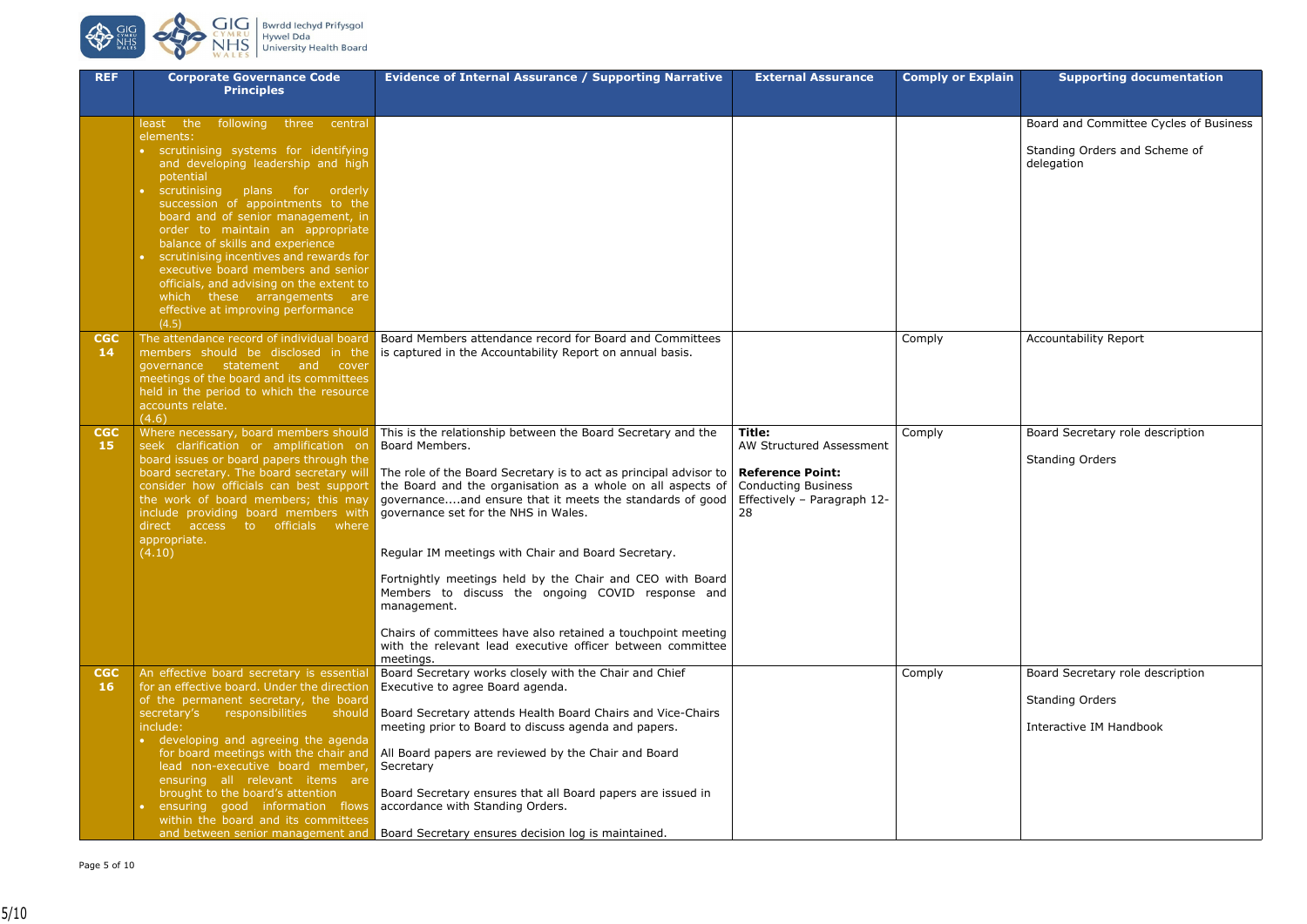Page 6 of 10



| $\sim$           | <b>BWIGGICCITYGITIIYSGOI</b>   |
|------------------|--------------------------------|
| MRU              | Hywel Dda                      |
| $\frac{HS}{LES}$ | <b>University Health Board</b> |
|                  |                                |

| <b>REF</b>              | <b>Corporate Governance Code</b><br><b>Principles</b>                                                                                                                                                                                                                                    | <b>Evidence of Internal Assurance / Supporting Narrative</b>                              | <b>External Assurance</b>                                     | <b>Comply or Explain</b> | <b>Supporting documentation</b>                                     |
|-------------------------|------------------------------------------------------------------------------------------------------------------------------------------------------------------------------------------------------------------------------------------------------------------------------------------|-------------------------------------------------------------------------------------------|---------------------------------------------------------------|--------------------------|---------------------------------------------------------------------|
|                         |                                                                                                                                                                                                                                                                                          |                                                                                           |                                                               |                          |                                                                     |
|                         | non-executive<br>members,<br>board<br>including:<br>challenging and ensuring the quality<br>of board papers and board                                                                                                                                                                    | Board Secretary led on the development of interactive<br>handbook for IMs.                |                                                               |                          |                                                                     |
|                         | information<br>ensuring board papers are received<br>by board members according to a<br>timetable agreed by the board                                                                                                                                                                    |                                                                                           |                                                               |                          |                                                                     |
|                         | providing advice and support on<br>governance matters and helping to<br>implement improvements in the<br>governance structure and<br>arrangements                                                                                                                                        |                                                                                           |                                                               |                          |                                                                     |
|                         | ensuring the board follows due<br>process<br>providing assurance to the board that<br>the department complies with<br>government policy, as set out in the<br>code                                                                                                                       |                                                                                           |                                                               |                          |                                                                     |
|                         | adheres to the code's principles and<br>supporting provisions on a comply or<br>explain basis (which should form part<br>of the report accompanying the<br>resource accounts)                                                                                                            |                                                                                           |                                                               |                          |                                                                     |
|                         | acting as the focal point for<br>interaction between non-executive<br>board members and the department,<br>including arranging detailed briefing<br>for non-executive board members<br>and meetings between non-executive<br>board members and officials, as<br>requested or appropriate |                                                                                           |                                                               |                          |                                                                     |
|                         | recording board decisions accurately<br>and ensuring action points are<br>followed up<br>arranging induction and professional<br>development of board members<br>(including ministers)                                                                                                   |                                                                                           |                                                               |                          |                                                                     |
| <b>CGC</b>              | 4.11<br>Evaluations of the performance of                                                                                                                                                                                                                                                | Board Member Appraisal process in place.                                                  |                                                               | Comply                   | Accountability Report                                               |
| 17                      | individual board members should show<br>whether each continues to contribute<br>effectively and corporately and                                                                                                                                                                          | Committee Effectiveness Exercises.                                                        |                                                               |                          | Appraisal Documentation and Process                                 |
|                         | demonstrates commitment to the role<br>(including commitment of time for board<br>and committee meetings and other<br>duties).<br>4.14                                                                                                                                                   | Attendance record reported in Accountability Report.                                      |                                                               |                          |                                                                     |
| <b>CGC</b><br><b>18</b> | All potential conflicts of interest for non-<br>executive board members should be<br>considered on a case by case basis.<br>Where necessary, measures should be<br>put in place to manage or resolve                                                                                     | The Health Board has an agreed process in place for managing<br>Declarations of Interest. | Title:<br>AW Structured Assessment<br><b>Reference Point:</b> | Comply                   | Standards of Behaviour Framework<br>Policy<br>Accountability Report |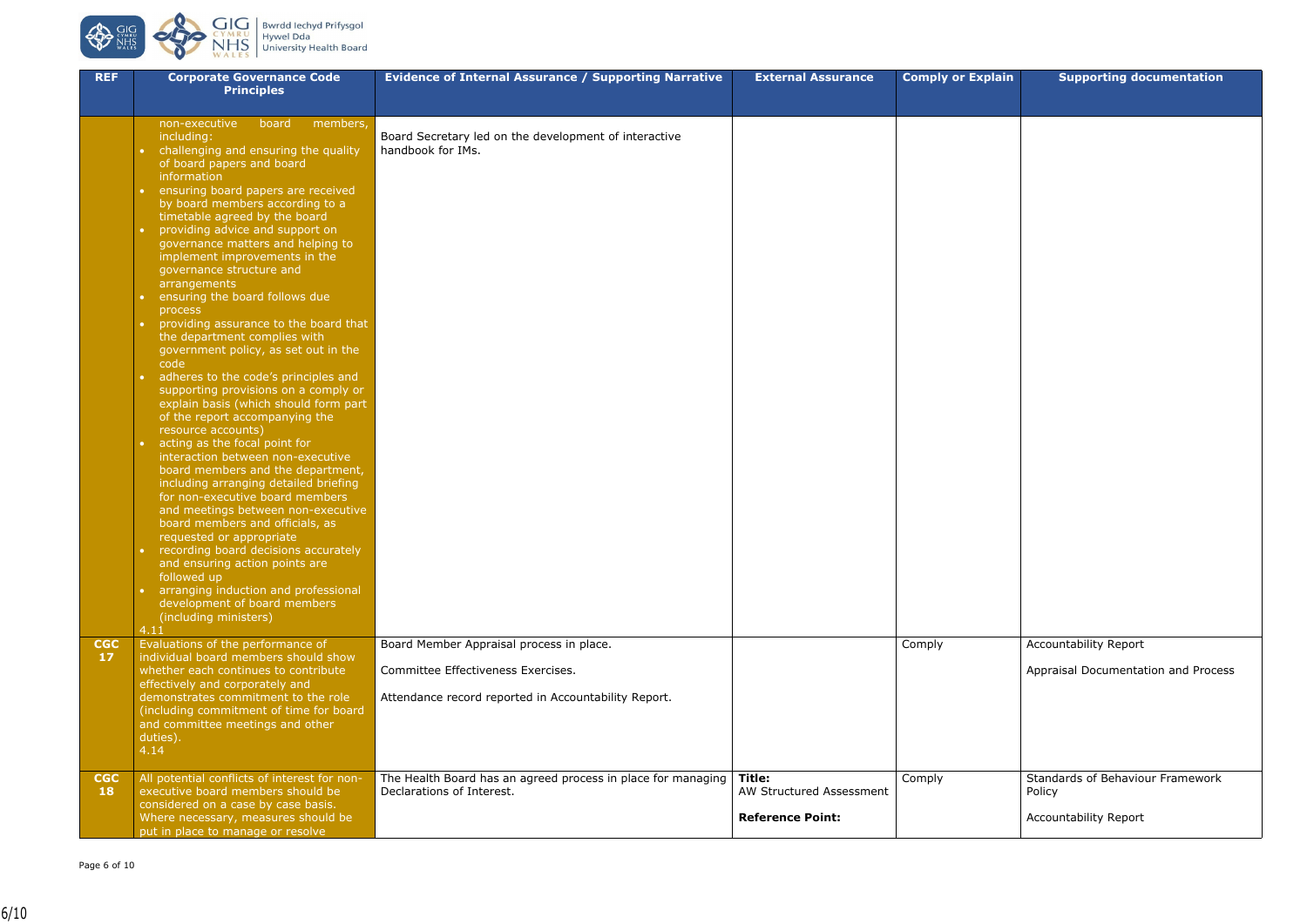

| <b>REF</b>              | <b>Corporate Governance Code</b><br><b>Principles</b>                                                                                                                                                                                                                                                                                                                                                                                                                                                                                                                                   | <b>Evidence of Internal Assurance / Supporting Narrative</b>                                                                                                                                                                                                                                                                                                                                                                                                                                                                                                                                                                                                                                                                                                                                                                                                                  | <b>External Assurance</b>                                                          | <b>Comply or Explain</b> | <b>Supporting documentation</b>                                                                                                                                                                                                                                                                     |
|-------------------------|-----------------------------------------------------------------------------------------------------------------------------------------------------------------------------------------------------------------------------------------------------------------------------------------------------------------------------------------------------------------------------------------------------------------------------------------------------------------------------------------------------------------------------------------------------------------------------------------|-------------------------------------------------------------------------------------------------------------------------------------------------------------------------------------------------------------------------------------------------------------------------------------------------------------------------------------------------------------------------------------------------------------------------------------------------------------------------------------------------------------------------------------------------------------------------------------------------------------------------------------------------------------------------------------------------------------------------------------------------------------------------------------------------------------------------------------------------------------------------------|------------------------------------------------------------------------------------|--------------------------|-----------------------------------------------------------------------------------------------------------------------------------------------------------------------------------------------------------------------------------------------------------------------------------------------------|
|                         | potential conflicts. The board should<br>agree and document an appropriate<br>system to record and manage conflicts<br>and potential conflicts of interest of<br>board members. The board should<br>publish, in its governance statement, all<br>relevant interests of individual board<br>members and how any identified<br>conflicts, and potential conflicts, of<br>interest of board members have been<br>managed.<br>4.15                                                                                                                                                          | All Board Members are asked to formally declare on an annual<br>basis and advised of their responsibility to notify of any<br>changes in year.<br>Declarations of interest are captured on a register which is<br>available for public inspection, a link to which is included in the<br>Accountability Report.<br>A report on Declarations of Interest is received by the Audit<br>and Risk Assurance Committee on an annual basis.<br>Declarations of Interest are captured at the start of each Board<br>and Committee meeting.<br>The Standards of Behaviour Policy details the responsibility<br>under Declarations of Interest.<br>Standing Orders also outlines the responsibilities for<br>Declarations of Interest.<br>The Declarations of Interest form includes how declarations<br>and potential conflicts are managed and these are recorded on<br>the register. | <b>Conducting Business</b><br>Effectively - Paragraph 12-<br>28                    |                          | <b>Standing Orders</b><br>Declarations of Interest Process and<br>Register<br>Annual Report of the Adequacy of<br>Arrangements for Declaring, Regist<br>and Handling Interests, gifts and<br>Hospitality presented to Audit and F<br><b>Assurance Committee</b><br>Structured Assessment 2021 Phase |
| <b>CGC</b><br><b>19</b> | The board should ensure that there are<br>effective arrangements for governance,<br>risk management and internal control for<br>the whole departmental family. Advice<br>about and scrutiny of key risks is a<br>matter for the board, not a committee.<br>The board should be supported by:<br>• an audit and risk assurance<br>committee, chaired by a suitably<br>experienced non-executive board<br>member<br>• an internal audit service operating to<br><b>Public Sector Internal Audit</b><br>Standards1<br>• sponsor teams of the department's<br>key ALBs<br>$(5.1$ and $5.8)$ | The Audit and Risk Assurance Committee is chaired by the<br>Independent Member who is legally qualified, with a Vice-<br>Chair with a financial background.<br>NWSSP Internal Audit Services are appointed as the Health<br>Board's Internal Auditors.                                                                                                                                                                                                                                                                                                                                                                                                                                                                                                                                                                                                                        |                                                                                    | Comply                   | Terms of Reference & Operating<br>Arrangements for the Audit and risl<br>Assurance Committee.<br><b>Accountability Report</b>                                                                                                                                                                       |
| <b>CGC</b><br>20        | The board should take the lead on, and<br>oversee the preparation of, the<br>department's governance statement for<br>publication with its resource accounts<br>each year.<br>The annual governance statement (which<br>includes areas formerly covered by the<br>statement on internal control) is<br>published with the resource accounts<br>each year. In preparing it, the board<br>should assess the risks facing the                                                                                                                                                              | The Annual Governance Statement is included within the<br>Accountability Report which is received by the Audit and Risk<br>Assurance Committee to endorse prior to approval formally by<br>the Board in Quarter 1 of each year.                                                                                                                                                                                                                                                                                                                                                                                                                                                                                                                                                                                                                                               | Audit Wales and Internal<br>Audit receive and review<br>the Accountability Report. | Comply                   | <b>Accountability Report</b><br>Board and Committee Minutes<br>Annual Report Timetable                                                                                                                                                                                                              |

| <b>Comply or Explain</b> | <b>Supporting documentation</b>                                                                                                                                                           |
|--------------------------|-------------------------------------------------------------------------------------------------------------------------------------------------------------------------------------------|
|                          |                                                                                                                                                                                           |
|                          | <b>Standing Orders</b>                                                                                                                                                                    |
|                          | Declarations of Interest Process and<br>Register                                                                                                                                          |
|                          | Annual Report of the Adequacy of<br>Arrangements for Declaring, Registering<br>and Handling Interests, gifts and<br>Hospitality presented to Audit and Risk<br><b>Assurance Committee</b> |
|                          | Structured Assessment 2021 Phase 2                                                                                                                                                        |
|                          |                                                                                                                                                                                           |
|                          |                                                                                                                                                                                           |
|                          |                                                                                                                                                                                           |
|                          |                                                                                                                                                                                           |
| Comply                   | Terms of Reference & Operating<br>Arrangements for the Audit and risk<br>Assurance Committee.                                                                                             |
|                          | <b>Accountability Report</b>                                                                                                                                                              |
|                          |                                                                                                                                                                                           |
|                          |                                                                                                                                                                                           |
|                          |                                                                                                                                                                                           |
|                          |                                                                                                                                                                                           |
| Comply                   | <b>Accountability Report</b>                                                                                                                                                              |
|                          | <b>Board and Committee Minutes</b>                                                                                                                                                        |
|                          | Annual Report Timetable                                                                                                                                                                   |
|                          |                                                                                                                                                                                           |
|                          |                                                                                                                                                                                           |
|                          |                                                                                                                                                                                           |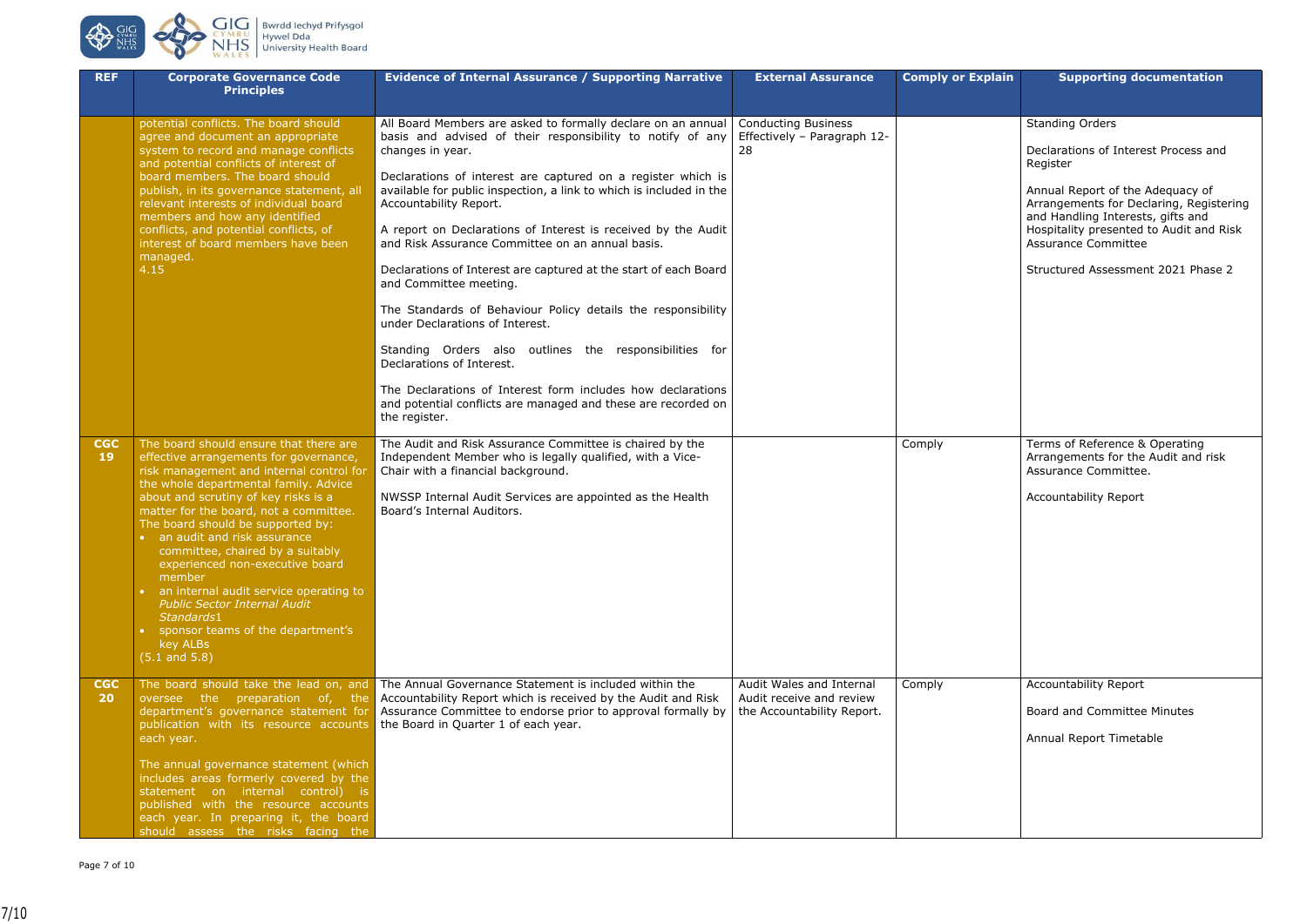

| J | <b>Bwrdd lechyd Prifysgol</b>  |
|---|--------------------------------|
| Ū | <b>Hywel Dda</b>               |
|   | <b>University Health Board</b> |
|   |                                |

| <b>REF</b>       | <b>Corporate Governance Code</b><br><b>Principles</b>                                                                                                                                                                                                                                                                                                                                                                                                                                                                                                                                                                                                                                                                                                                                                                                                                                                                                                                                                                                             | <b>Evidence of Internal Assurance / Supporting Narrative</b>                                                                                                                                                                                                                                                                                                                                                                                                                                                                                                                                                                                                                                                                                                                                                                                                                                                                                                                                                                                                                                                                                                              | <b>External Assurance</b>                                                                                                        | <b>Comply or Explain</b> | <b>Supporting documentation</b>                                                                                                                                                                                                                  |
|------------------|---------------------------------------------------------------------------------------------------------------------------------------------------------------------------------------------------------------------------------------------------------------------------------------------------------------------------------------------------------------------------------------------------------------------------------------------------------------------------------------------------------------------------------------------------------------------------------------------------------------------------------------------------------------------------------------------------------------------------------------------------------------------------------------------------------------------------------------------------------------------------------------------------------------------------------------------------------------------------------------------------------------------------------------------------|---------------------------------------------------------------------------------------------------------------------------------------------------------------------------------------------------------------------------------------------------------------------------------------------------------------------------------------------------------------------------------------------------------------------------------------------------------------------------------------------------------------------------------------------------------------------------------------------------------------------------------------------------------------------------------------------------------------------------------------------------------------------------------------------------------------------------------------------------------------------------------------------------------------------------------------------------------------------------------------------------------------------------------------------------------------------------------------------------------------------------------------------------------------------------|----------------------------------------------------------------------------------------------------------------------------------|--------------------------|--------------------------------------------------------------------------------------------------------------------------------------------------------------------------------------------------------------------------------------------------|
|                  | department and ensure that the<br>department's risk management and<br>internal control systems are effective. The<br>audit and risk assurance committee<br>should normally lead this assessment for<br>the board<br>$(5.2$ and $5.13)$                                                                                                                                                                                                                                                                                                                                                                                                                                                                                                                                                                                                                                                                                                                                                                                                            |                                                                                                                                                                                                                                                                                                                                                                                                                                                                                                                                                                                                                                                                                                                                                                                                                                                                                                                                                                                                                                                                                                                                                                           |                                                                                                                                  |                          |                                                                                                                                                                                                                                                  |
| <b>CGC</b><br>21 | The board's regular agenda should<br>include scrutinising and advising on risk<br>management<br>$(5.3$ and $5.10)$                                                                                                                                                                                                                                                                                                                                                                                                                                                                                                                                                                                                                                                                                                                                                                                                                                                                                                                                | In 2021/22, the Health Board received the following key<br>documents within<br>the Health Board:<br>Board Assurance Framework (every meeting)<br>$\circ$<br>Corporate Risk Register (every other meeting)<br>$\circ$<br>Risk Management Strategy and Risk Appetite are defined and<br>approved by the Board.<br>The Audit and Risk Assurance Committee provide assurance<br>to the Board on the Risk and Assurance Framework.                                                                                                                                                                                                                                                                                                                                                                                                                                                                                                                                                                                                                                                                                                                                             | Title:<br>AW Structured Assessment<br><b>Reference Point:</b><br><b>Conducting Business</b><br>Effectively - Paragraph 44-<br>49 | Comply                   | Board Cycle of Business<br>AW Structured Assessment 2021 Phase 2<br>Corporate Risk Register reports to Board<br>and Committees<br>Board Assurance Framework Reports to<br>Board                                                                  |
| <b>CGC</b><br>22 | The key responsibilities of non-executive<br>board members include forming an audit<br>and risk assurance committee.<br>The board and accounting officer should<br>be supported by an audit and risk<br>assurance committee, comprising at<br>least three members.<br>An audit and risk assurance committee<br>should not have any executive<br>or endorsing any decisions. It should take<br>care to maintain its independence. The<br>audit and risk assurance committee<br>should be established and function in<br>accordance with the Audit and risk<br>assurance committee handbook.<br>The board should ensure that there is<br>adequate support for the audit and risk<br>assurance committee, including a<br>secretariat function.<br>The terms of reference of the audit and<br>risk assurance committee, including its<br>role and the authority delegated to it by<br>the board, should be made available<br>publicly. The department should report<br>annually on the work of the committee in<br>discharging those responsibilities | Standing Orders are explicit that the Health Board as a<br>minimum must establish Committees that cover certain<br>aspects, one of which is the Audit and Risk Assurance<br>Committee.<br>Audit and Risk Assurance Committee established in 2010.<br>The Terms of Reference and Operating Arrangements in<br>respect of the Audit and Risk Assurance Committee are clear<br>in relation to its authority and delegated responsibilities.<br>responsibilities or be charged with making Board Secretary is the lead officer for the Audit and Risk<br>Assurance Committee, however only IMs are 'members'.<br>Officer members are invited to attend for individual agenda<br>items.<br>Full secretariat function in place supporting the Audit and Risk<br>Assurance Committee.<br>The Audit and Risk Assurance Committee Terms of Reference<br>are published as an appendix to the Standing Orders on the<br>Health Board's website.<br>The Audit and Risk Assurance Committee also has its own<br>webpage which publishes the Terms of Reference and papers<br>for each meeting.<br>Audit and Risk Assurance Committee Annual Report produced<br>and presented to Board. |                                                                                                                                  | Comply                   | <b>Standing Orders</b><br>Terms of Reference for the Audit and<br><b>Risk Assurance Committee</b><br>Internet Site: Board Papers, Standing<br>Orders and Statutory Committees of the<br>Board webpages<br>Audit and Risk Assurance Annual Report |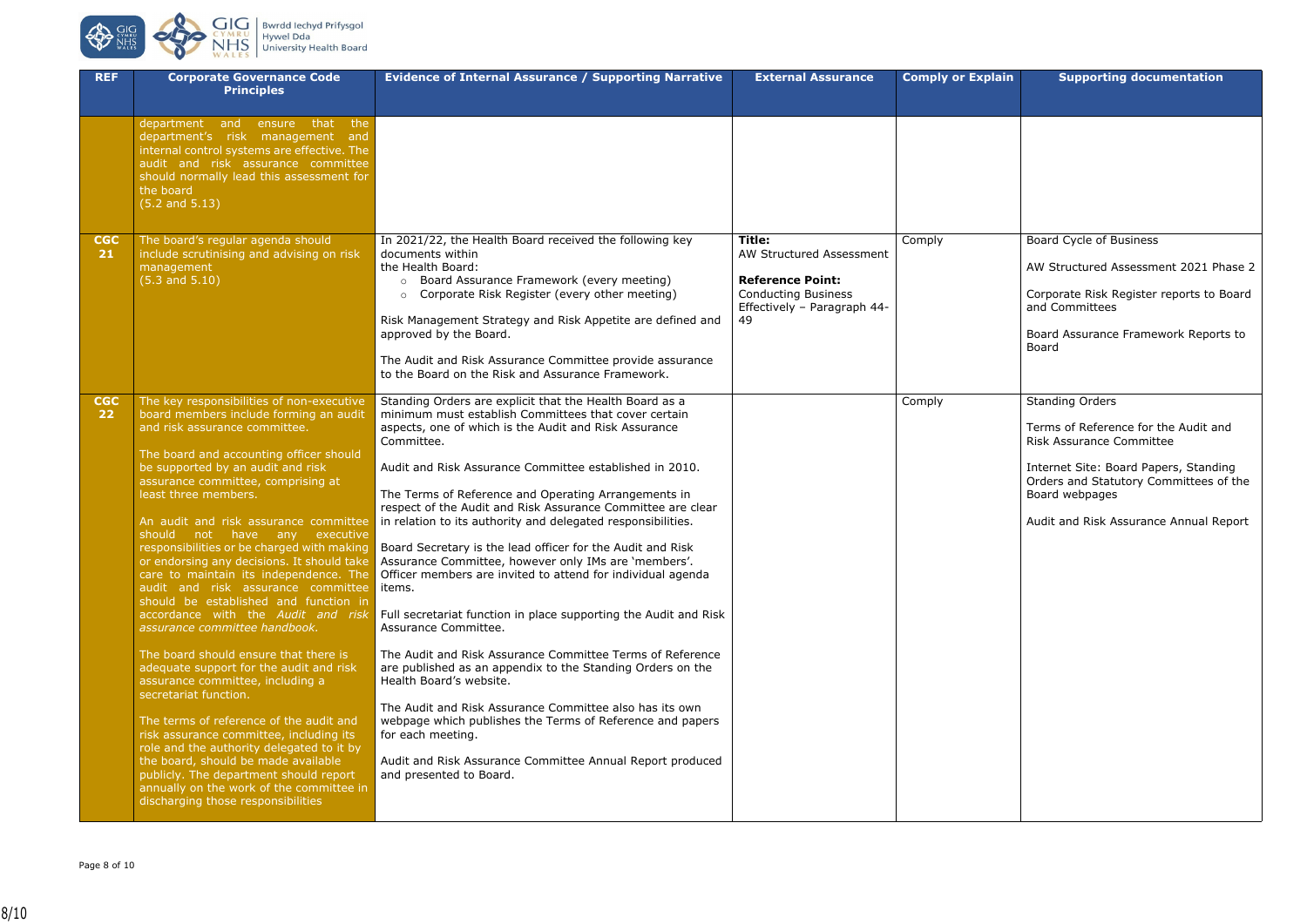

**REF Corporate Governance Code** 

|                               | <b>Principles</b>                                                                                                                                                                                                                                                                                                                                                                                                                                                                                                                                                                                                                                                                                                              |                                                                                                                                                                                                                                                                                                                                                                                                                                                                                                                                                                                                                                                                                                                                                                                                                                                                                                                          |                                                                                                                                  |        |
|-------------------------------|--------------------------------------------------------------------------------------------------------------------------------------------------------------------------------------------------------------------------------------------------------------------------------------------------------------------------------------------------------------------------------------------------------------------------------------------------------------------------------------------------------------------------------------------------------------------------------------------------------------------------------------------------------------------------------------------------------------------------------|--------------------------------------------------------------------------------------------------------------------------------------------------------------------------------------------------------------------------------------------------------------------------------------------------------------------------------------------------------------------------------------------------------------------------------------------------------------------------------------------------------------------------------------------------------------------------------------------------------------------------------------------------------------------------------------------------------------------------------------------------------------------------------------------------------------------------------------------------------------------------------------------------------------------------|----------------------------------------------------------------------------------------------------------------------------------|--------|
|                               | Boards should ensure the scrutiny of<br>governance arrangements, whether at<br>the board or at one of its subcommittees<br>(such as the audit and risk assurance<br>committee or a nominations committee).<br>This will include advising on, and<br>scrutinising the department's<br>implementation of, corporate governance<br>policy.<br>(5.4 and 5.9, 5.11, 5.12 and 5.14 and<br>5.15)                                                                                                                                                                                                                                                                                                                                      |                                                                                                                                                                                                                                                                                                                                                                                                                                                                                                                                                                                                                                                                                                                                                                                                                                                                                                                          |                                                                                                                                  |        |
| <b>CGC</b><br>22 <sub>2</sub> | The head of internal audit (HIA) should<br>periodically be invited to attend board<br>meetings, where key issues are discussed<br>relating to governance, risk management<br>processes or controls across the<br>department and its ALBs<br>(5.5)                                                                                                                                                                                                                                                                                                                                                                                                                                                                              | The role of the HIA is clearly set out in Standing Orders.<br>The HIA attends all Audit and Risk Assurance Committee<br>meetings which report to Board.<br>Audit and Risk Assurance Committee Terms of Reference<br>state that the HIA has access to the Committee Chair.<br>The HIA has a private meeting with members of the Audit and<br>Risk Assurance Committee at least once a year.<br>If there was anything specifically escalated to the Board then<br>the HIA would be invited to attend.<br>Board Secretary has fortnightly meetings with HIA.<br>Regular meeting between Chair of Audit and Risk Committee,<br>HIA and Board Secretary.                                                                                                                                                                                                                                                                      |                                                                                                                                  | Comply |
| <b>CGC</b><br>23              | The board should assure itself of the<br>effectiveness of the department's risk<br>management system and procedures<br>and its internal controls. The board<br>should give a clear steer on the desired<br>risk appetite for the department and<br>ensure that:<br>• there is a proper framework of<br>prudent and effective controls, so<br>that risks can be assessed, managed<br>and taken prudently<br>there is clear accountability for<br>$\bullet$<br>managing risks<br>Departmental officials are equipped<br>$\bullet$<br>with the relevant skills and guidance<br>to perform their assigned roles<br>effectively and efficiently.<br>The board should also ensure that the<br>department's ALBs have appropriate and | The Health Board has a documented Risk Management<br>Framework in place setting out the foundation and<br>organisational arrangements for supporting the risk<br>management process in Hywel Dda.<br>The Risk Management Framework is based on the 3 lines of<br>Defence model whereby management control is the first line<br>of defence in managing risk, the various specialist functions<br>such as Finance, Workforce, Quality, etc are the second line<br>of defence, with the third line provided by independent<br>assurance on effectiveness of the risk management<br>framework.<br>The Health Board has agreed and implemented its Risk<br>Appetite and Tolerance levels.<br>Managers take a lead on risk management and are<br>responsible for role modelling a risk aware culture within their<br>area. Managers receive training 121 training on the Health<br>Board's Risk Information Management System. | Title:<br>AW Structured Assessment<br><b>Reference Point:</b><br><b>Conducting Business</b><br>Effectively - Paragraph 44-<br>49 | Comply |

| <b>Evidence of Internal Assurance / Supporting Narrative</b>                                                                                                                                                                                                                                                                                                                                                                                                                                                                                                                               | <b>External Assurance</b>                                                                                                                      | <b>Comply or Explain</b> | <b>Supporting documentation</b>                                                                                                                                                                                                                         |
|--------------------------------------------------------------------------------------------------------------------------------------------------------------------------------------------------------------------------------------------------------------------------------------------------------------------------------------------------------------------------------------------------------------------------------------------------------------------------------------------------------------------------------------------------------------------------------------------|------------------------------------------------------------------------------------------------------------------------------------------------|--------------------------|---------------------------------------------------------------------------------------------------------------------------------------------------------------------------------------------------------------------------------------------------------|
|                                                                                                                                                                                                                                                                                                                                                                                                                                                                                                                                                                                            |                                                                                                                                                |                          |                                                                                                                                                                                                                                                         |
|                                                                                                                                                                                                                                                                                                                                                                                                                                                                                                                                                                                            |                                                                                                                                                |                          |                                                                                                                                                                                                                                                         |
| The role of the HIA is clearly set out in Standing Orders.                                                                                                                                                                                                                                                                                                                                                                                                                                                                                                                                 |                                                                                                                                                | Comply                   | <b>Standing Orders</b>                                                                                                                                                                                                                                  |
| The HIA attends all Audit and Risk Assurance Committee<br>meetings which report to Board.                                                                                                                                                                                                                                                                                                                                                                                                                                                                                                  |                                                                                                                                                |                          | Terms of Reference for the Audit and<br><b>Risk Assurance Committee</b>                                                                                                                                                                                 |
| Audit and Risk Assurance Committee Terms of Reference<br>state that the HIA has access to the Committee Chair.                                                                                                                                                                                                                                                                                                                                                                                                                                                                             |                                                                                                                                                |                          | Internet Site: Audit and Risk Assurance<br>Committee webpage                                                                                                                                                                                            |
| The HIA has a private meeting with members of the Audit and<br>Risk Assurance Committee at least once a year.                                                                                                                                                                                                                                                                                                                                                                                                                                                                              |                                                                                                                                                |                          |                                                                                                                                                                                                                                                         |
| If there was anything specifically escalated to the Board then<br>the HIA would be invited to attend.                                                                                                                                                                                                                                                                                                                                                                                                                                                                                      |                                                                                                                                                |                          |                                                                                                                                                                                                                                                         |
| Board Secretary has fortnightly meetings with HIA.                                                                                                                                                                                                                                                                                                                                                                                                                                                                                                                                         |                                                                                                                                                |                          |                                                                                                                                                                                                                                                         |
| Regular meeting between Chair of Audit and Risk Committee,<br>HIA and Board Secretary.                                                                                                                                                                                                                                                                                                                                                                                                                                                                                                     |                                                                                                                                                |                          |                                                                                                                                                                                                                                                         |
| The Health Board has a documented Risk Management<br>Framework in place setting out the foundation and<br>organisational arrangements for supporting the risk<br>management process in Hywel Dda.<br>The Risk Management Framework is based on the 3 lines of<br>Defence model whereby management control is the first line<br>of defence in managing risk, the various specialist functions<br>such as Finance, Workforce, Quality, etc are the second line<br>of defence, with the third line provided by independent<br>assurance on effectiveness of the risk management<br>framework. | <b>Title:</b><br><b>AW Structured Assessment</b><br><b>Reference Point:</b><br><b>Conducting Business</b><br>Effectively - Paragraph 44-<br>49 | Comply                   | Risk Management Framework<br>Internet Site: Board Papers, Standing<br>Orders and Statutory Committees of the<br>Board webpages<br>Staff intranet: risk management<br>webpage<br>Terms of Reference for the Audit and<br><b>Risk Assurance Committee</b> |
| The Health Board has agreed and implemented its Risk<br>Appetite and Tolerance levels.                                                                                                                                                                                                                                                                                                                                                                                                                                                                                                     |                                                                                                                                                |                          |                                                                                                                                                                                                                                                         |
| Managers take a lead on risk management and are<br>responsible for role modelling a risk aware culture within their<br>area. Managers receive training 121 training on the Health<br>Board's Risk Information Management System.                                                                                                                                                                                                                                                                                                                                                           |                                                                                                                                                |                          |                                                                                                                                                                                                                                                         |